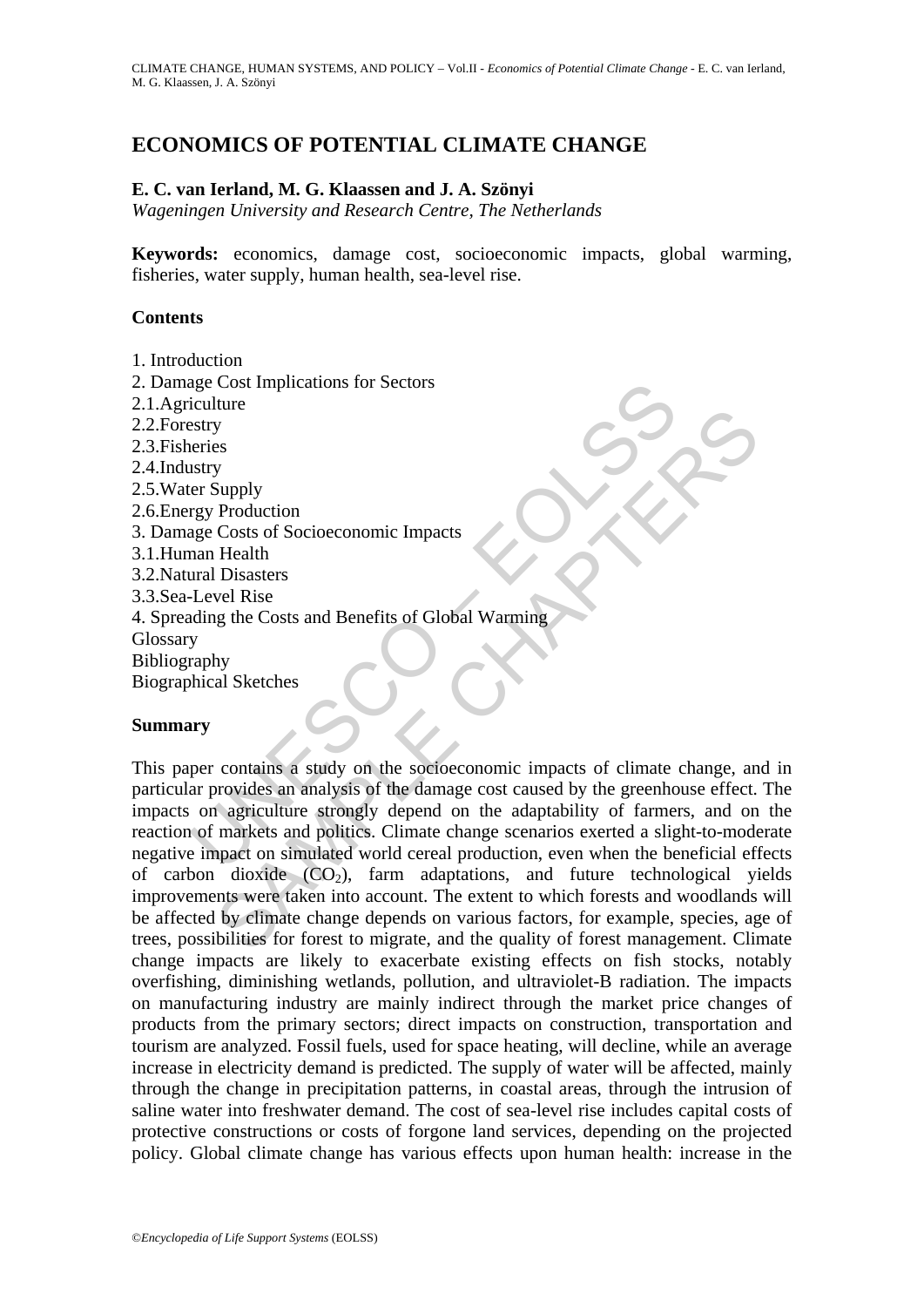rate of occurrence of heat-related accidents, malaria, and secondary health impacts of worsening air quality. Increased frequency and magnitude of extreme events is often mentioned as a potential characteristic of future global climate. The causes and consequences of global climate change are not evenly distributed. Those parts of the globe that contribute most to climate change are not the ones that suffer most from the consequences. The political response for balancing this situation is the United Nation Treaty on Climate Change, the Kyoto Protocol, which requires industrialized countries to reduce their greenhouse gas emissions. The future of the treaty is still uncertain (2001): many countries are not ready or not willing to fulfill the emission reduction, because it is likely to slow down economic growth. The decade long debate will continue; meanwhile public awareness will increase, owing to the impacts (e.g., most likely flooding or storm damage) of climate change.

## **1. Introduction**

**duction**<br>
inc progress has long been recognized to involve potential adverse<br>
ects at local, regional, and even global level. In recent years<br>
negly clear that expanding economic activity can also cause<br>
that is irrevers Economic progress has long been recognized to involve potential adverse environmental side effects at local, regional, and even global level. In recent years it has become increasingly clear that expanding economic activity can also cause environmental damage that is irreversible over long time horizons. The central theme of this paper is to study the socioeconomic impact of climate change. Assessment of policy options for climate change requires detailed information on costs and benefits of various alternative policy measures. This study is not focusing on costs of policy options but on damages and impacts of climate change. An essential element in the question of how climate change will affect the socioeconomic system is the degree of adaptation of various categories of economic activities, such as agriculture, forestry, industrial and energy systems, and coastal protection.

ction<br>progress has long been recognized to involve potential adverse environmes at local, regional, and even global level. In recent years if has been<br>y clear that expanding economic activity can also cause environmes<br>it This study will provide an overview of research results on the impacts of climate change associated with an atmospheric  $CO_2$  concentration of twice the preindustrial level (2  $\times$  $CO<sub>2</sub>$ ). This 2 ×  $CO<sub>2</sub>$  is an arbitrary benchmark, chosen for analytical convenience. It is neither an optimal point nor a steady state, and warming will continue, and in fact aggravate beyond 2 × CO2. The IPCC (see *Intergovernmental Panel on Climate Change*) predicts that  $2 \times CO_2$  will lead to an (equilibrium) increase in global mean surface temperature of 1.4 to 5.8 °C. By 2100, sea level is projected to increase by 9 to 88 cm, with a best estimate of 50 cm, as a result of climate change. This increase comes on top of the present trend of 20 cm per century. In addition, changes will occur in the frequency and intensity of some extreme climate phenomena. Attempts at a monetary quantification of impacts—despite being a classic application of environmental economics—have started to emerge only recently. This paper will include order of magnitude estimates of impacts on the primary sectors, namely agriculture, forestry, and fishery; and impacts on industry, energy, and water supply. Further subsections will provide order of magnitude estimates of the impacts of climate change on sea-level rise, associated capital loss and protection costs, dryland and wetland loss and species, ecosystems and landscape losses, human amenity, health and mortality, and risks of disasters. The final section includes a cost benefit analysis of measures to combat global warming. Figures are presented for different geopolitical regions as well as the world as a whole and concern also the impact of adaptation measures on damage due to climate change.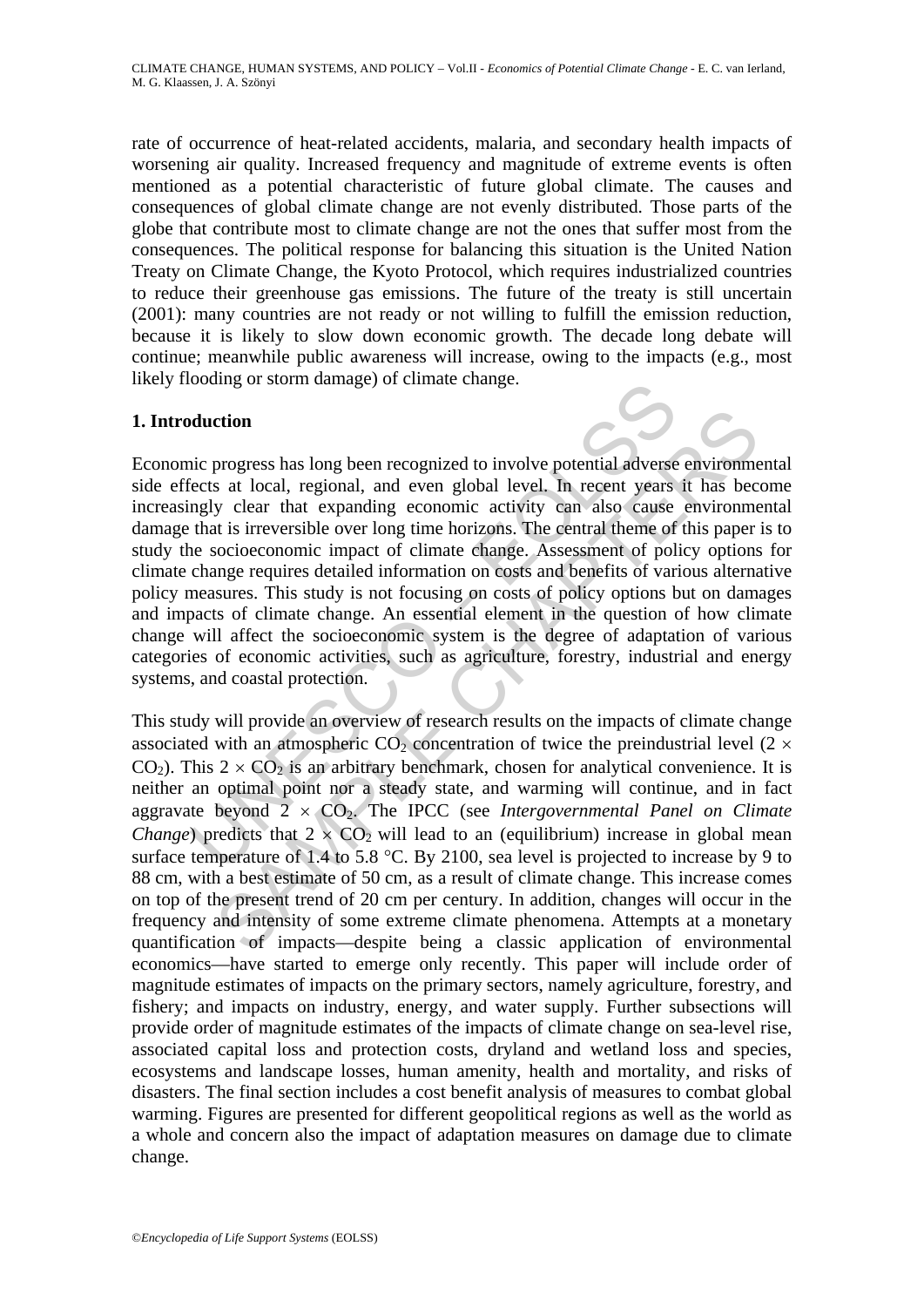### **2. Damage Cost Implications for Sectors**

#### **2.1 Agriculture**

and<br>
an concentrates on productivity or untue supply for integation<br>
an concentrates on productivity or untue spects and does not include<br>
ural damage. Elevated CO<sub>2</sub> may lead to more carbon stored in<br>
ural damage. Elevat may prices. Price effects, however, are crucial for economic valuation<br>damage. Elevated CO<sub>2</sub> may lead to more carbon stored in the vegetation<br>increased root growth it may lead to an elevated cabon pool in the soil<br>increa The impact of enhanced greenhouse effects on agriculture is ambiguous, despite large research efforts in the past decade. All impacts strongly depend on the adaptability of farmers and on the reaction of markets and politics. Together with the costs of sea-level rise the effects on agriculture are probably the most studied aspect of enhanced greenhouse effects (see *Climate Change and Agriculture*). Studies presently do not include changes in insects, weeds, and diseases; direct effects on livestock; changes in soil-management practices; and changes in water supply for irrigation. Much of this research concentrates on productivity or output aspects and does not include the impact of changing prices. Price effects, however, are crucial for economic valuation of agricultural damage. Elevated  $CO<sub>2</sub>$  may lead to more carbon stored in the vegetation. Through an increased root growth it may lead to an elevated carbon pool in the soil, too. Consequences for the total carbon balance may be considerable. The estimates of the costs to agriculture are presented in Table 1, which includes price effects, but neglects managerial responses as well as impacts of  $CO<sub>2</sub>$  fertilization. Two scenarios show the potential impact of climate change on crop yields. These data are fed into a "world food model" to analyze the effects on world agricultural markets. Welfare changes (measured as changes in producer and consumer surplus) can occur in two ways: firstly by a change in a region's agricultural output due to different climate conditions, and secondly by a change in world prices. The welfare effects (as a percentage of gross domestic product (GDP)) for the two scenarios considered in the study are reproduced in Table 1.

|                  |          | Range of welfare change $(\%$ GDP <sup>a</sup> ) | Average welfare change $(10^9\$^b)$ |
|------------------|----------|--------------------------------------------------|-------------------------------------|
| EU               | $-0.400$ | $-0.019$                                         | $-0.9666$                           |
| <b>US</b>        | $-0.310$ | $+0.005$                                         | $-0.7392$                           |
| Ex-USSR $-0.520$ |          | $+0.032$                                         | $-0.6185$                           |
| China            | $-5.480$ | $+1,280$                                         | $-0.7812$                           |
| <b>OECD</b>      | 0.316    | $-0.018^c$                                       | $-2.3130$                           |
| World            | $-0.470$ | $+0.010$                                         | $-3.9141$                           |

 $^{\circ}$ Range from the two scenarios of Kane et al. (1992).

<sup>b</sup> For the ex-USSR, the result is based on gross national product (GNP) rather than GDP.

<sup>c</sup> Average over several subregions.

Source: Fankhauser, 1995.

Table 1. Costs to agriculture  $(2 \times CO_2$ — $10^9$  US\$, 1988)

Data for "upper and lower bounds" are generated from two scenarios. The results for average welfare change are significantly negative for all regions, but discrepancies between the two scenarios are considerable. This is particularly the case for China, where impacts range from a loss of more than 5% to benefits of over 1% of GDP, and to a lesser extent for the former USSR. It should be emphasized, however, that the "upper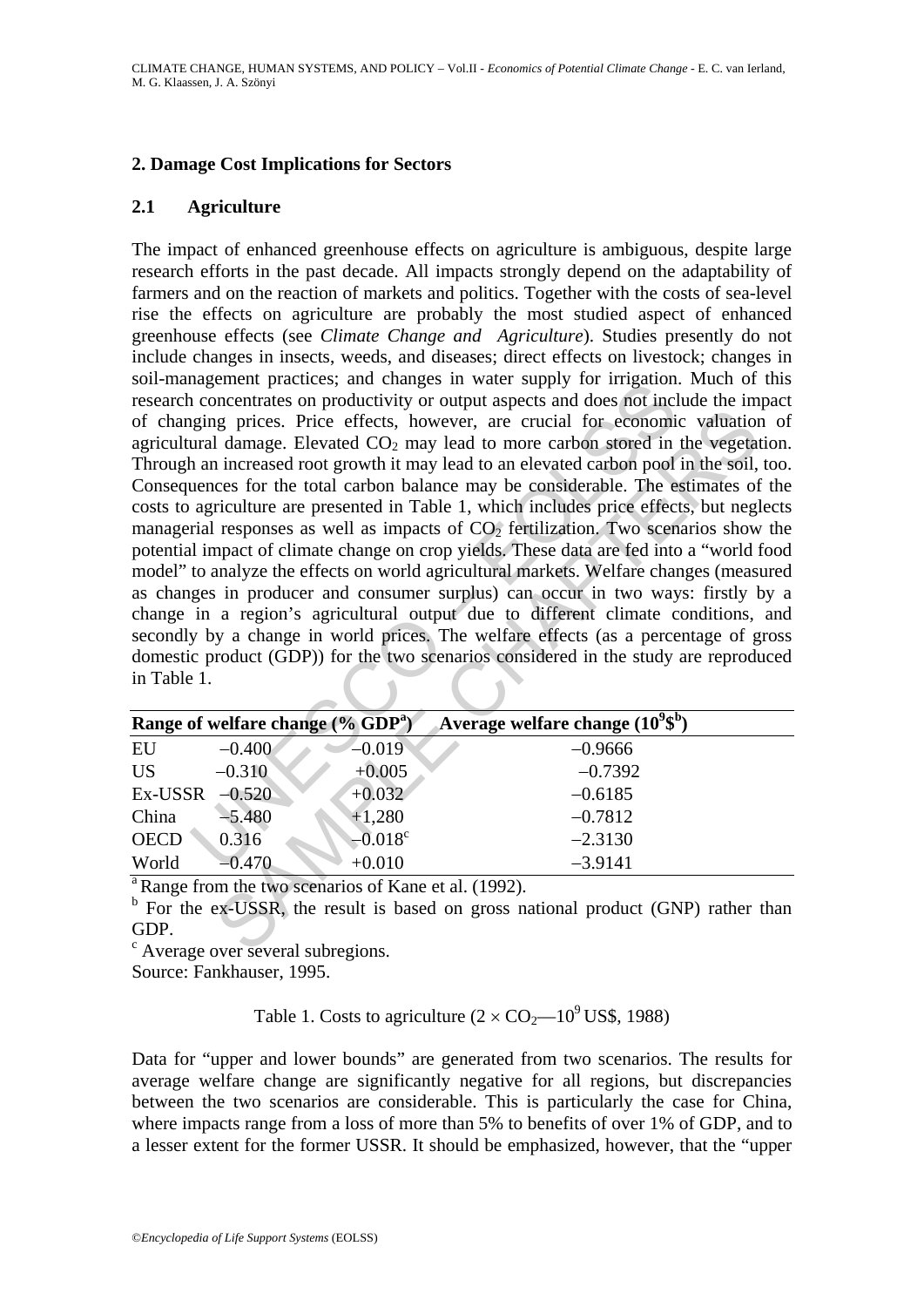bound" case particularly is quite optimistic. It assumes non-negative yield effects in most regions. The first scenario assumes negative yield effects even for northern regions such as Canada and the former USSR, where the rising temperature most likely enlarges the agricultural possibilities. Some of the long-term scenarios assume 10 °C global temperature increase. Several crop types could reach the "upper bound" of their temperature tolerance. Also, evapotranspiration tends to rise more than linearly with temperature, and the decreasing soil moisture likely results in decreasing yields.

is michal and the diamage to a controllation and the diamage of botanic manage of in a multimum than the damage if no adaptation is assumed. This bias is somet farmer scenario" to suggest that it omits a variety of adaptat ite the damage if no adaptation is assumed. This bias is sometimes called<br>ner scenario" to suggest that it mits a variety of adaptations that far<br>mer scenario" to suggest that it mits a variety of adaptations that far<br>meas How fast farmers will adapt, and under which circumstances adaptation will be successful, is a crucial, but largely unknown, determinant of the damage costs. Cropping practices including crop rotation, tillage practices, and nutrient management are quite effective in combating or reversing deleterious effects. Scientific studies will tend to overestimate the damage if no adaptation is assumed. This bias is sometimes called the "dumb-farmer scenario" to suggest that it omits a variety of adaptations that farmers customarily make in response to changing economic and environmental conditions. Omitted variables are the effect of extremes and ranges in climatic variables as well as the effect of changes in irrigation. Another bias arises in the production-function approach, because it fails to allow for economic substitution as conditions change. Recent studies increasingly emphasize other (non-climate change) stress factors and the need for integrated assessment of damage. The rate of change may be equally important, as are the speed of adaptation and restoration. Moreover, changes in socioeconomic vulnerability are as important as the actual shape of the damage function. In addition to adaptation, vulnerability will change exogenously to climate change. Physical production potential is the driving force for agricultural production. Land-use change is excluded from adaptation. Climate change scenarios near the high end of the IPCC range of doubled- $CO<sub>2</sub>$  warming exerted (in most cases) a slight-to-moderate negative effect on simulated world cereal production, even when the beneficial direct effects of CO2, farm-level adaptations, and future technological yield improvements were taken into account. The only scenario that increased global cereal production was one involving major, and possibly costly, changes in agricultural systems, for example installation of irrigation.

Climate change was found to increase the disparities in cereal production between developed and developing countries. Whereas production in the developed world benefited from climate change, production in developing nations declined. The most vulnerable regions are sub-Saharan Africa, Southeast and South Asia, tropical areas of Latin America, and the Pacific Islands. Adaptation at the farm level did little to reduce the disparities, with the developing world suffering the losses. Cereal prices, and thus the population at risk from hunger, increased despite adaptation. The number of people at risk of hunger is estimated at 640 million or 6% of the total population in 2060 (compared to 530 million in 1990, 10% of total current population). The largest negative changes in cereal production occur in developing regions, though the extent of decreased production varies greatly by country depending on the projected climate. Price increases resulting from climate-induced decreases in yield are estimated to range between 24 and 145%. These increases in price affect the number of people at risk of hunger. Their estimated number increases by 1% for each 2–2.5% increase in prices (depending on the climate change scenario). People at risk of hunger increase by 10% to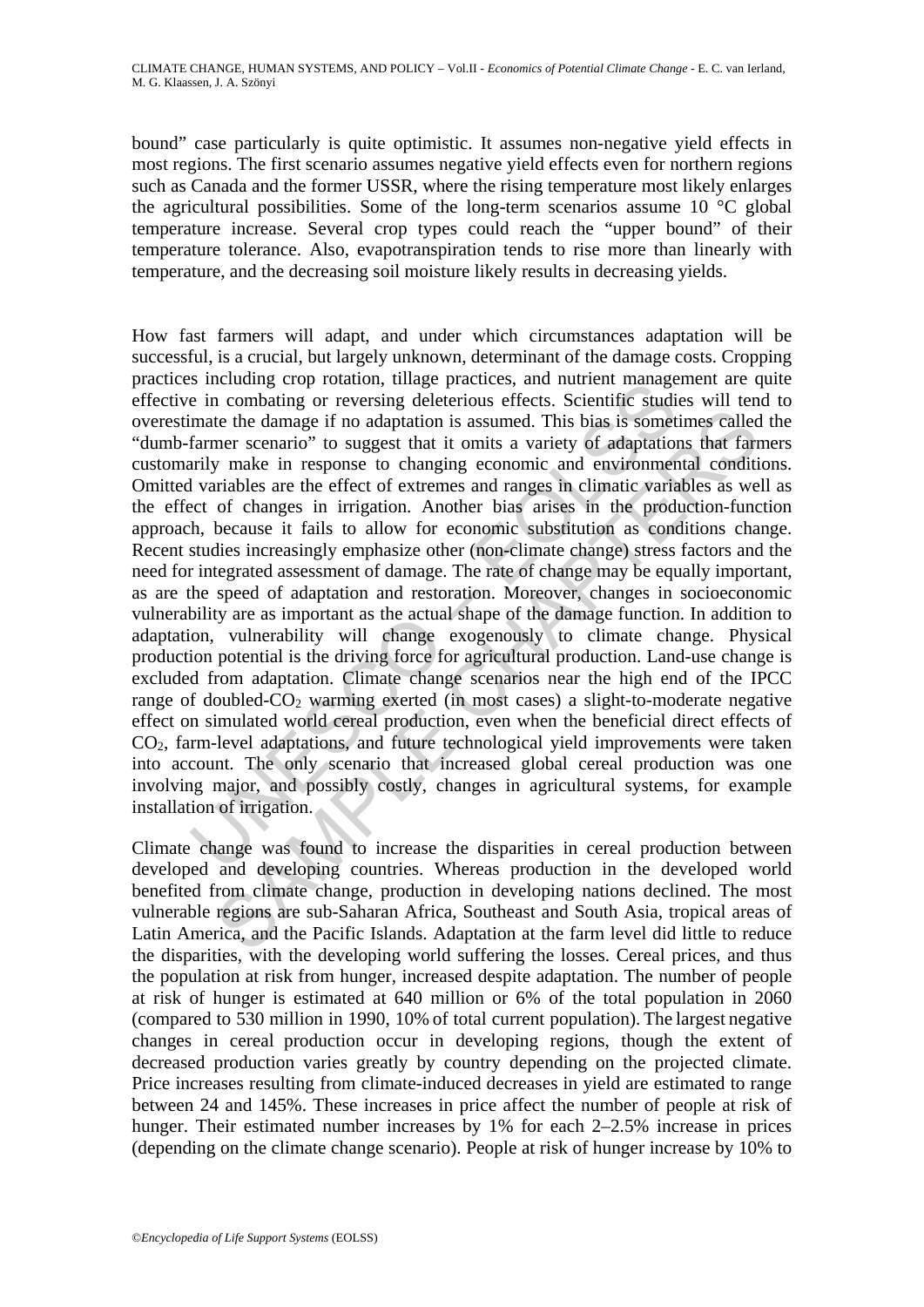almost 60% in the scenarios tested, resulting in an estimated increase of between 60 million and 350 million people in this condition (above the reference scenario projection of 640 million) by 2060. Even a high level of farm-level adaptation in the agricultural sector did not entirely prevent such negative effects. In fact, in developed countries there is a significantly lower estimated impact of global warming on agriculture, and even without  $CO<sub>2</sub>$  fertilization, global warming may have economic benefits for agriculture in some regions.

# **2.2 Forestry**

The world softess are amongst the rast ecosystems on Eart of the world China. There is the average of the world's biodiversity. As such, they are indispensable, sories of genetic resources. Forests are of great socioecono If the world's biodiversity. As such, they are indispensable, self-maintain of genetic resources. Forests are of great socioeconomic importance from public from public primates of great socioeconomic importance from publi Many of the world's forests are amongst the last ecosystems on Earth that remain relatively undisturbed by human influences. Especially in the tropics, they harbor the majority of the world's biodiversity. As such, they are indispensable, self-maintaining repositories of genetic resources. Forests are of great socioeconomic importance as a source of timber, fiber for pulp for paper production, fuel and for many nonwood forest products. Forests are also of special economic and spiritual importance to many indigenous people. As components of the climatic system, forests play a major role in the present and projected future global carbon budget. They also influence ground temperatures, evapotranspiration, surface roughness, cloud formation, and precipitation. Roughly one-third of the world's land surface is covered by forests or woodlands. The extent to which this area will be affected by climate change depends on various factors such as the species and age of trees, possibilities for forests to migrate, and the quality of forest management. The impact of global warming on wood production is therefore ambiguous (see *Cost Implications for Forestry*). The IPCC assumes that although net primary productivity may increase, the standing biomass might not increase. Regional impacts will be strongly influenced by the extent to which forest zones can shift northwards.

Table 2 shows the reduction in forest areas implied by certain assumptions. It was assumed that 40% of all forest areas are tropical, and no tropical forests can be found in OECD (Organization for Economic Cooperation and Development) countries, the ex-USSR, and China. Therefore, in the five regions EU, US, China, ex-USSR, and OECD, forest areas uniformly decrease by 9.6%. Estimates of the value of forest are in the range US\$11 000–\$37 000  $km^{-2}$ , based on observed differences in land values before and after logging. This figure is roughly in line with the ratio of income from the forest sector relative to forest areas in countries with comparatively small forest areas like Germany or France. It is, however, more than an order of magnitude too large for a country with wide forest areas, such as Canada. A small number of countries report forestry income in their national income statistics. From these data an average forest value of about US\$20 000  $km^{-2}$  was deduced. Forty percent of all forest areas are growing—those in the tropics—and the remaining 60% are decreasing. Internationally, the shift toward tropical, and away from boreal and temperate, forests suggests that most developing countries would experience relatively less forest loss than would the mid- to high-latitude countries.

|                      | Loss in forest area | <b>Forestry loss</b>   |
|----------------------|---------------------|------------------------|
| $(100 \text{ km}^2)$ |                     | $(10^6\, \text{US}\$)$ |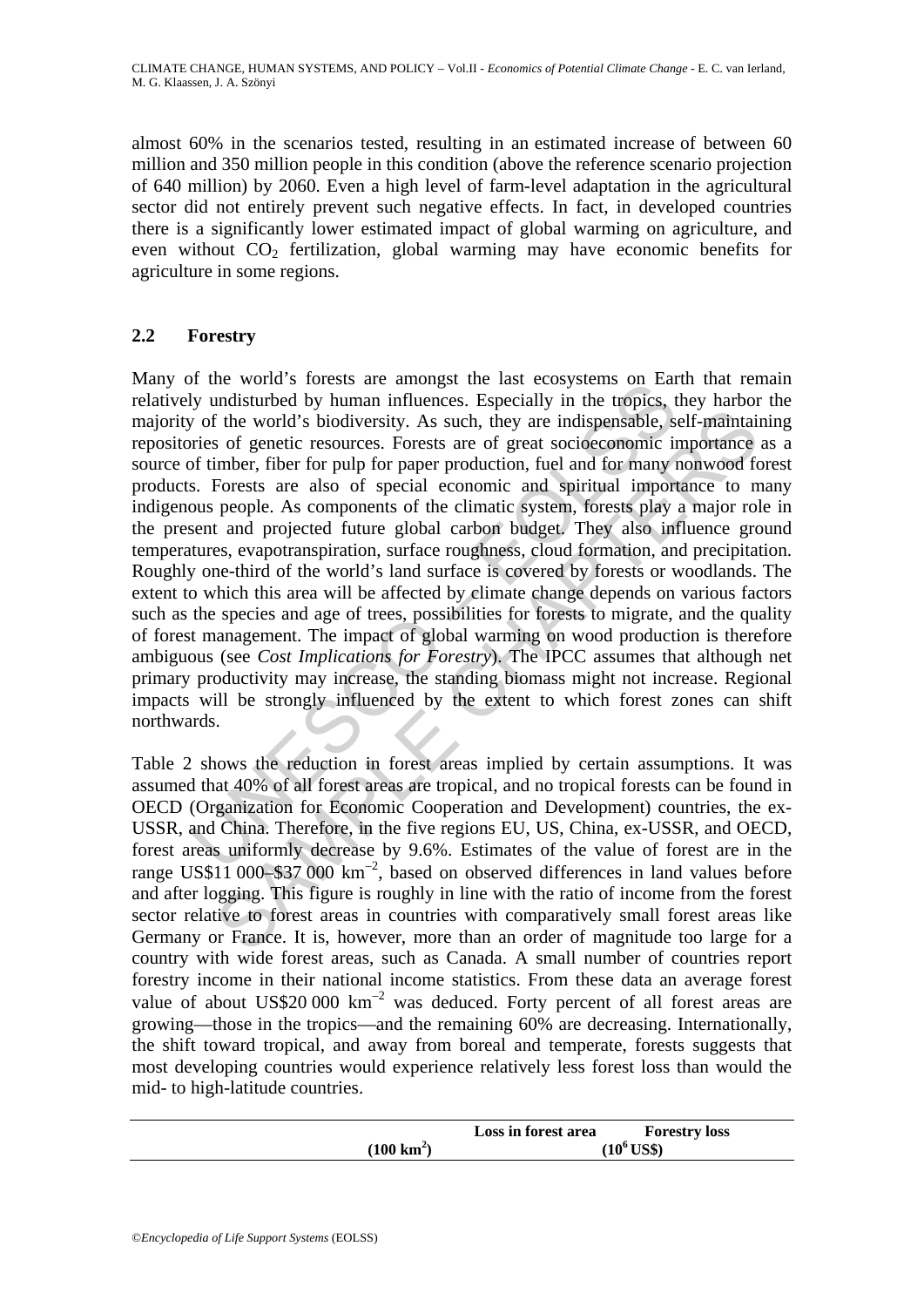| EU          | 52     | 104    |
|-------------|--------|--------|
| <b>US</b>   | 282    | 564    |
| Ex-USSR     | 908    | 363    |
| China       | 121    | 24     |
| <b>OECD</b> | 901    | 1801   |
| World:      | 1235   | 2005   |
| Temperate   | 2169   | 2284   |
| Tropical    | $-934$ | $-279$ |

CLIMATE CHANGE, HUMAN SYSTEMS, AND POLICY – Vol.II - *Economics of Potential Climate Change* - E. C. van Ierland, M. G. Klaassen, J. A. Szönyi

Source: Fankhauser, 1995.

Table 2. Damage to the forestry sector  $(100 \text{ km}^2 \text{ and } 10^6 \text{ US}\$$ , 1988) IPPC estimates show that as a consequence of  $2 \times CO_2$  the worldwide forest area could reduce by about 6%. Temperate and boreal forests would decline more, by about 16%, whereas tropical forest areas would expand by some 9%. The United States Environmental Protection Agency (EPA) estimates 40% decline of boreal forest, 1.3% reduction of temperate forest and 12% increase of boreal forest. They assume temporal forest migration northward by 600 to 700 km over the twenty-first century from global warming, and the southern boundary could move by 1000 km. Increasing losses are reported due to forest fires.

s tropical forest areas would expand by some 9%. The<br>mental Protection Agency (EPA) estimates 40% decline of bore<br>mon of temperate forest and 12% increase of boreal forest. They as<br>ignation northward by 600 to 700 km over ntal Protection Agency (EPA) estimates 40% decline of boreal forest, 1<br>of temperate forest and 12% increase of boreal forest. They assume temperation northward by 600 to 700 km over the twenty-first century from gland the Given the current degree of uncertainty over future climates and the subsequent response of forest ecosystems, adaptation strategies (those enacted to minimize forest damage from changing environment) entail greater degrees of risk than do mitigation measures (those enacted to reduce the rate or magnitude of the environmental changes). The figures are inexact in several ways. First, they are based on an equilibrium assessment of  $2 \times CO_2$  damage, that is, after enough time has passed for forests to migrate or adjust. The slow adjustment speed of forest systems may cause a temporary decline in forested areas over 200–300 years, before a new equilibrium is reached. The estimates would in this respect be too optimistic. On the other hand, they neglect the managerial response from the forestry industry, which may help to ease both transitional and equilibrium losses. On a conceptual level it should be noted that the approach used for generating data is only an approximation of the exact welfare changes to producers and consumers. A more accurate analysis would have to be based on a general equilibrium assessment which allows for price changes as well as trade effects. Finally it should be noted that the valuation is restricted to timber benefits, and neglects nontimber aspects like, for example, the aesthetic or recreational value of forests. To some extent these will be included in the figures on ecosystem loss.

## **2.3 Fisheries**

The fishing industry will be affected by both the rise in sea level and the changing climate itself. Of the coastal infrastructure threatened by sea-level rise, a large proportion can be associated with fisheries (see *Cost Implication for Fisheries*). Climate change impacts are likely to exacerbate existing effects on fish stocks, notably overfishing, diminishing wetlands and nursery areas, pollution and ultraviolet-B (UV-B) radiation. Globally,saltwater fisheries production could be unaffected by climate change and it could be significantly higher if management deficiencies are corrected. Also, globally, freshwater fisheries and aquaculture at mid to higher latitudes should benefit from climate change. Even without major change in atmospheric and oceanic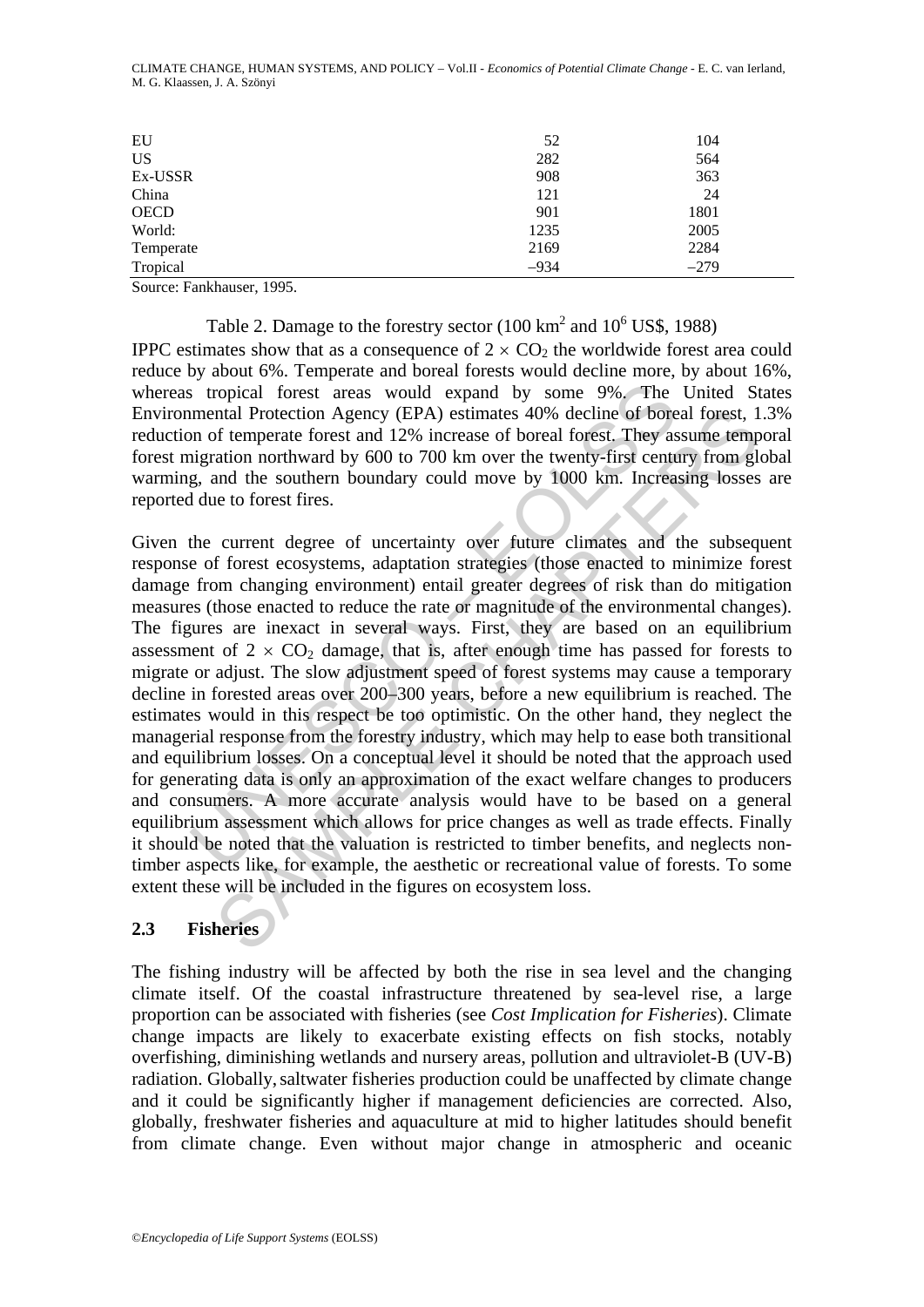So to coastal wellamis. We callus serve as hadned or breeding groups<br>and, through the food chain, changes in this area could easily and in marsh productivity (for any reason) would lead to a 1:<br>
e-dependent fish harvests. circulation, local shifts in centers of production and mixes of species in marine and fresh waters are expected as ecosystems are displaced geographically and change internally. While the biological relationships are not well understood, positive effects should be offset by negative factors such as a changing climate, which alters established reproductive patterns, migration routes, and ecosystem relationships. Where ecosystems are changing, economic values can be expected to fall until long-term stability (i.e., at about present amounts of variability) is reached. National fisheries will suffer if institutional mechanisms are not in place which enable fishers to move within and across national boundaries. Subsistence and other small-scale fishermen, lacking mobility and alternatives, are often most dependent on specific fisheries and will suffer disproportionately from changes. Of particular importance for the fishing industry could be the loss of coastal wetlands. Wetlands serve as habitat or breeding ground for various species and, through the food chain, changes in this area could easily spread. A 50% reduction in marsh productivity (for any reason) would lead to a 15–20% loss in estuarine-dependent fish harvests. Given an expected loss of about 33% of all coastal wetlands, a loss of 10–13% in estuarine-dependent fish harvests can be expected. Estimates show that about 68% (by weight) of all commercially harvested species in the US are in some way estuarine dependent. This would imply a reduction in total catches of 7–9% in the US. Assuming that the average of 8% holds worldwide, reductions in annual catches as shown in Table 3 can be derived. However, the estimates for wetland loss will include the damage to commercial fisheries.

| reduction in marsh productivity (for any reason) would lead to a 15–20% loss in                                                                                                                                                                                                                                                                          |         |         |  |  |  |  |  |                                                                                                                                                |  |  |  |  |  |  |  |  |
|----------------------------------------------------------------------------------------------------------------------------------------------------------------------------------------------------------------------------------------------------------------------------------------------------------------------------------------------------------|---------|---------|--|--|--|--|--|------------------------------------------------------------------------------------------------------------------------------------------------|--|--|--|--|--|--|--|--|
| estuarine-dependent fish harvests. Given an expected loss of about 33% of all coastal                                                                                                                                                                                                                                                                    |         |         |  |  |  |  |  |                                                                                                                                                |  |  |  |  |  |  |  |  |
| wetlands, a loss of 10–13% in estuarine-dependent fish harvests can be expected.<br>Estimates show that about 68% (by weight) of all commercially harvested species in the<br>US are in some way estuarine dependent. This would imply a reduction in total catches<br>of 7–9% in the US. Assuming that the average of 8% holds worldwide, reductions in |         |         |  |  |  |  |  |                                                                                                                                                |  |  |  |  |  |  |  |  |
|                                                                                                                                                                                                                                                                                                                                                          |         |         |  |  |  |  |  | annual catches as shown in Table 3 can be derived. However, the estimates for wetland<br>loss will include the damage to commercial fisheries. |  |  |  |  |  |  |  |  |
|                                                                                                                                                                                                                                                                                                                                                          |         |         |  |  |  |  |  |                                                                                                                                                |  |  |  |  |  |  |  |  |
|                                                                                                                                                                                                                                                                                                                                                          |         |         |  |  |  |  |  | Nominal catches 8% reduction                                                                                                                   |  |  |  |  |  |  |  |  |
| (1988, 1000 t)<br>(1000 t)                                                                                                                                                                                                                                                                                                                               |         |         |  |  |  |  |  |                                                                                                                                                |  |  |  |  |  |  |  |  |
| EU                                                                                                                                                                                                                                                                                                                                                       | 6977    | 558     |  |  |  |  |  |                                                                                                                                                |  |  |  |  |  |  |  |  |
| <b>US</b>                                                                                                                                                                                                                                                                                                                                                | 5 6 5 6 | 452     |  |  |  |  |  |                                                                                                                                                |  |  |  |  |  |  |  |  |
| Ex-USSR                                                                                                                                                                                                                                                                                                                                                  | 10 171  | 814     |  |  |  |  |  |                                                                                                                                                |  |  |  |  |  |  |  |  |
| China                                                                                                                                                                                                                                                                                                                                                    | 5 8 0 6 | 464     |  |  |  |  |  |                                                                                                                                                |  |  |  |  |  |  |  |  |
| <b>OECD</b>                                                                                                                                                                                                                                                                                                                                              | 31 288  | 2 5 0 3 |  |  |  |  |  |                                                                                                                                                |  |  |  |  |  |  |  |  |
| World                                                                                                                                                                                                                                                                                                                                                    | 85 35 8 | 6829    |  |  |  |  |  |                                                                                                                                                |  |  |  |  |  |  |  |  |
| Source: Fankhauser, 1995.                                                                                                                                                                                                                                                                                                                                |         |         |  |  |  |  |  |                                                                                                                                                |  |  |  |  |  |  |  |  |
|                                                                                                                                                                                                                                                                                                                                                          |         |         |  |  |  |  |  |                                                                                                                                                |  |  |  |  |  |  |  |  |
| Table 3. Reduction in fish harvests (1000 tons, 1988)                                                                                                                                                                                                                                                                                                    |         |         |  |  |  |  |  |                                                                                                                                                |  |  |  |  |  |  |  |  |
|                                                                                                                                                                                                                                                                                                                                                          |         |         |  |  |  |  |  |                                                                                                                                                |  |  |  |  |  |  |  |  |
| A tentative impact ranking can be constructed, with the first item being impacted the                                                                                                                                                                                                                                                                    |         |         |  |  |  |  |  |                                                                                                                                                |  |  |  |  |  |  |  |  |
| most: (a) freshwater fisheries in small rivers and lakes, in regions with larger                                                                                                                                                                                                                                                                         |         |         |  |  |  |  |  |                                                                                                                                                |  |  |  |  |  |  |  |  |
| temperature and precipitation change; (b) fisheries within Exclusive Economic Zones                                                                                                                                                                                                                                                                      |         |         |  |  |  |  |  |                                                                                                                                                |  |  |  |  |  |  |  |  |
| (EEZs), particularly where access regulation mechanisms artificially reduce mobility of                                                                                                                                                                                                                                                                  |         |         |  |  |  |  |  |                                                                                                                                                |  |  |  |  |  |  |  |  |

A tentative impact ranking can be constructed, with the first item being impacted the most: (a) freshwater fisheries in small rivers and lakes, in regions with larger temperature and precipitation change; (b) fisheries within Exclusive Economic Zones (EEZs), particularly where access regulation mechanisms artificially reduce mobility of fisher groups and fleets and thus their capacity to adjust to fluctuations in stock distribution and abundance; (c) fisheries in large rivers and lakes; (d) fisheries in estuaries, particularly where there are species without migration or spawn dispersal paths, or estuaries impacted by sea-level rise or by decreased river flow; and (e) high sea fisheries. Adaptation options providing large benefits irrespective of climate change are: (a) design and implement management institutions which recognize the finite, varying nature of the resources and the different social and economic organization of fisheries, and which promote economically efficient harvesting; (b) support innovation by research on management systems and aquatic ecosystems; (c) expand aquaculture to increase and stabilize seafood supplies, to help stabilize employment, and to carefully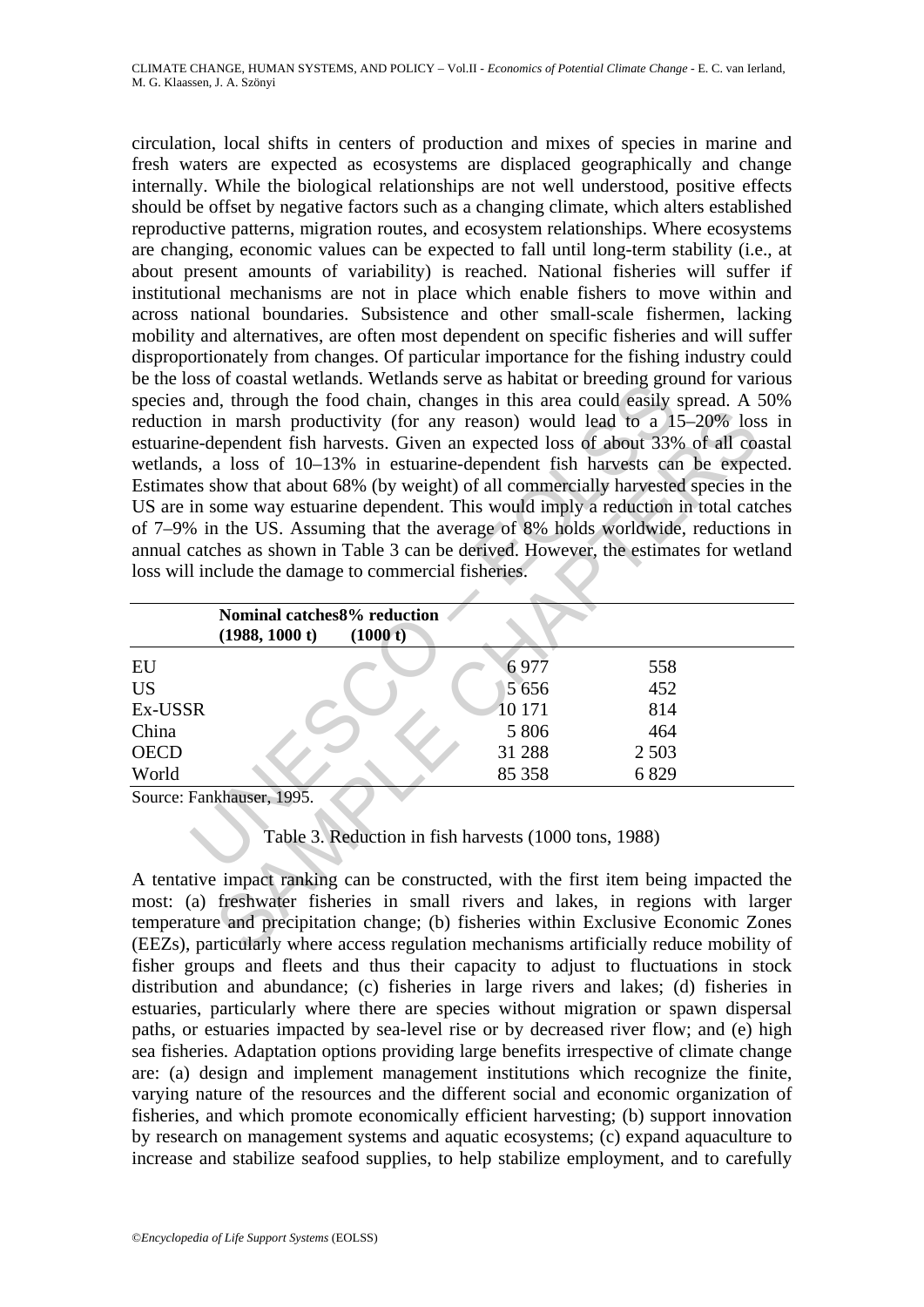augment wild stocks; (d) in coastal areas, integrate the management of fisheries with other uses of coastal zones; and (e) monitor health problems (e.g., red tides, ciguatera, cholera) which could increase under climate change and harm fish stocks and consumers.

-

- -
- -

# TO ACCESS ALL THE **24 PAGES** OF THIS CHAPTER, Click here

#### **Bibliography**

**Click here**<br> **Click here**<br> **Click here**<br> **Click here**<br> **Click here**<br> **Click here**<br> **Click here**<br> **Click here**<br> **Click here**<br> **Click here**<br> **Click here**<br> **Click here**<br> **Click here**<br> **Click here**<br> **Click here**<br> **Click here EXECUTE:**<br>
SAMPLE B., Segerson K., Rosenzweig C., Bryant K., Dixon B., Comor R. Evenson R., 1998). The economic effects of climate change on agriculture. In R. Mendelsohn and the *F.* Change of *Climate Change on the US* Adams R. M., McCarl B., Segerson K., Rosenzweig C., Bryant K., Dixon B., Connor R., Evenson R., and Ojima D. (1998). The economic effects of climate change on agriculture. In R. Mendelsohn and J. Neumann, eds. *The Impacts of Climate Change on the US Economy*. Cambridge: Cambridge University Press. [The chapter provides information on the climate change impact on US agriculture.]

Bigford T. E. (1990). Sea level rise, nearshore fisheries, and the fishing industry. *Coastal Zone Management* **19**, 417–437. [The article introduces the effect of climate change on coastal fisheries.]

Cline W. R. (1992). *The Economics of Global Warming*. 399 pp. Washington DC: Institute for International Economics. [The textbook provide a general introduction on climate change and damage cost valuation.]

Downing T. E., Olsthoorn A. A., and Tol R. S. J. (1996). *Climate Change and Extreme Events, Altered Risk, Socio-economic Impacts and Policy Responses*. European Commission, DG XII-D5. [Review of the potential impacts of altered risk of extreme weather events due to climate change.]

Fankhauser S. (1995). *Valuing Climate Change—The Economics of the Greenhouse*. 180 pp. London: EarthScan. [The textbook provides a general introduction on climate change and damage cost valuation.]

IPCC (1996). *The Second Assessment Report of Working Group II*. Cambridge: Cambridge University Press. [The most detailed source and documentation of the damage cost of climate change.]

Kane S., Reilly J., and Tobey J. (1992). An empirical study of the economic effects of climate change on world agriculture. *Climate Change* **21**, 17–35. [Empirical study on climate change on the global level.]

Mendelsohn, R. and Dinar A. (1999). Climate change, agriculture, and developing countries: does adaptation matter? *World Bank Research Observer* **14**(2), 277–293. [The article shows the importance of farmer adaptation in reducing climate change damage.]

Nordhaus W. D. (1994). *Managing the Global Commons: The Economics of Climate Change*. 213 pp. Cambridge, MA: The MIT Press. [The author examines economic, scientific, and policy aspects of global warming, and provides a model approach, a system, incorporating emissions, climate changes, and damage.]

Pearce D. W. (1993). *Economic Values and the Natural World*. 129 pp. London: Earthscan. [Review of the context of and reasons for economic valuation; it surveys the economic approaches to placing monetary values on people's preferences for environmental quality.]

Rosenzweig C. and Parry M. L. (1994). Potential impact of climate change on world food supply. *Nature* **367**, 133–138. [This book introduces climate change impacts on agriculture and food supply.]

Solomon A. M., Prentice I. C., Leemans R., and Cramer W. P. (1993). The interaction of climate and land